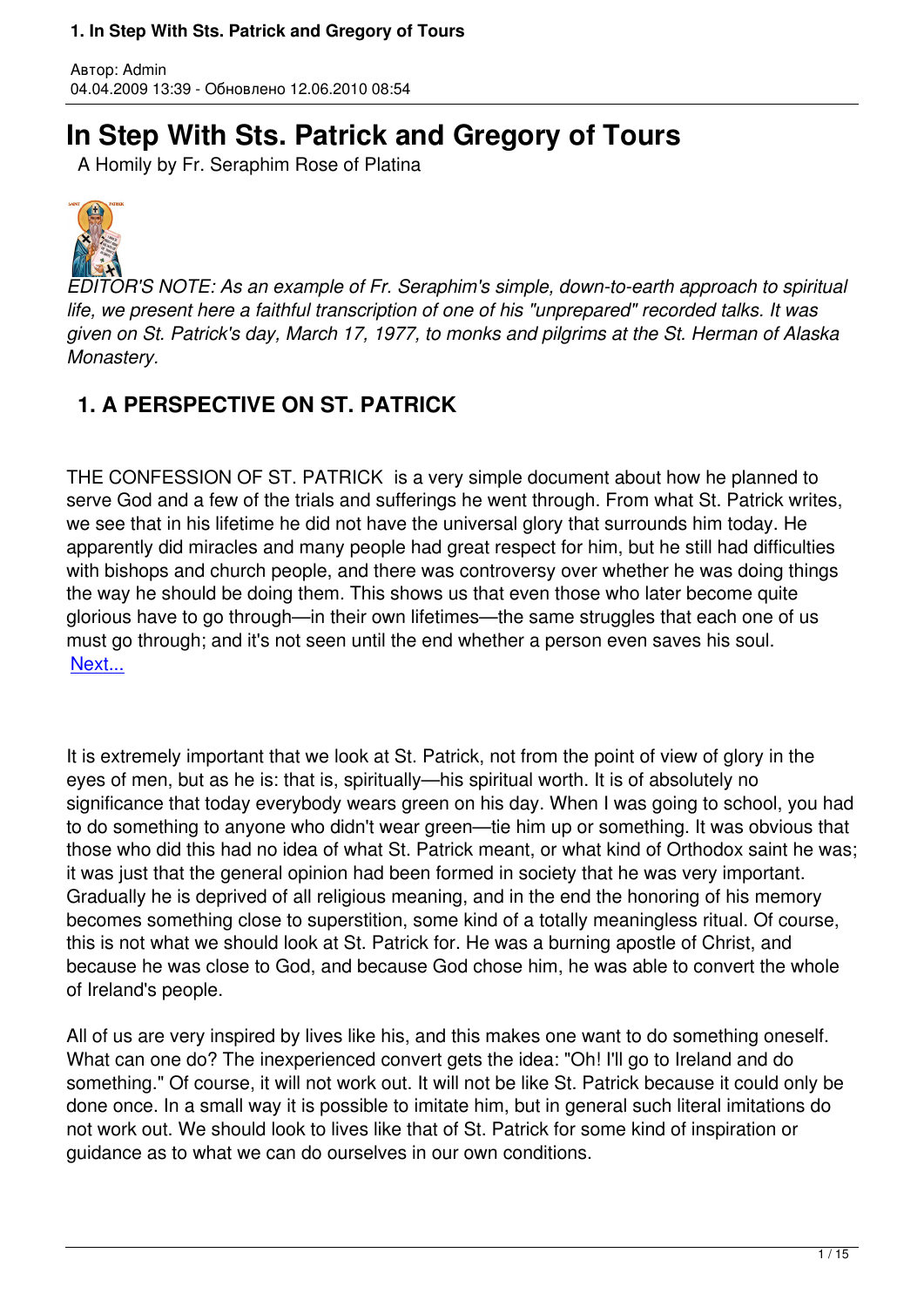Автор: Admin 04.04.2009 13:39 - Обновлено 12.06.2010 08:54

What is realistic? What can we do to be burning with that same apostleship in the conditions we have today? We look around, and we see that there does not seem to be too much of the inspiring phenomena of St. Patrick's era: whole countries being converted, great monastic revivals, great movements towards Orthodoxy. On the contrary, we look around and see things which may very easily make us discouraged. One asks why there are no great apostles like St. Patrick today. Of course, it is very realistic historically. There was an age of apostles, there was an age when whole peoples were unconverted and apostles were sent out to them. Today, virtually the whole world has heard about Christ, and there are very few totally pagan peoples left who are not getting the Word preached to them. In Africa, as we continue to hear, the Orthodox Gospel is being preached to those wild tribes, from one country to the next, in East and Central Africa. But in most places, the peoples of the world have become rather weary, tired, worn out people who once heard of Christianity and have now got bored with it. It is very difficult to inspire oneself with that. Here and there are a few converts who find that Christianity is something fresh, that it is not the same as the ordinary idea of it. Nevertheless, not too much is very inspiring when you look around the world, from the point of view of Orthodoxy.

## **The "Confessio" of Saint Patrick**

1. I, Patrick, a sinner, a most simple countryman, the least of all the faithful and most contemptible to many, had for father the deacon Calpurnius, son of the late Potitus, a priest, of the settlement [vicus] of Bannavem Taburniae; he had a small villa nearby where I was taken captive. I was at that time about sixteen years of age. I did not, indeed, know the true God; and I was taken into captivity in Ireland with many thousands of people, according to our deserts, for quite drawn away from God, we did not keep his precepts, nor were we obedient to our priests who used to remind us of our salvation. And the Lord brought down on us the fury of his being and scattered us among many nations, even to the ends of the earth, where I, in my smallness, am now to be found among foreigners.

 2. And there the Lord opened my mind to an awareness of my unbelief, in order that, even so late. I might remember my transgressions and turn with all my heart to the Lord my God, who had regard for my insignificance and pitied my youth and ignorance. And he watched over me before I knew him, and before I learned sense or even distinguished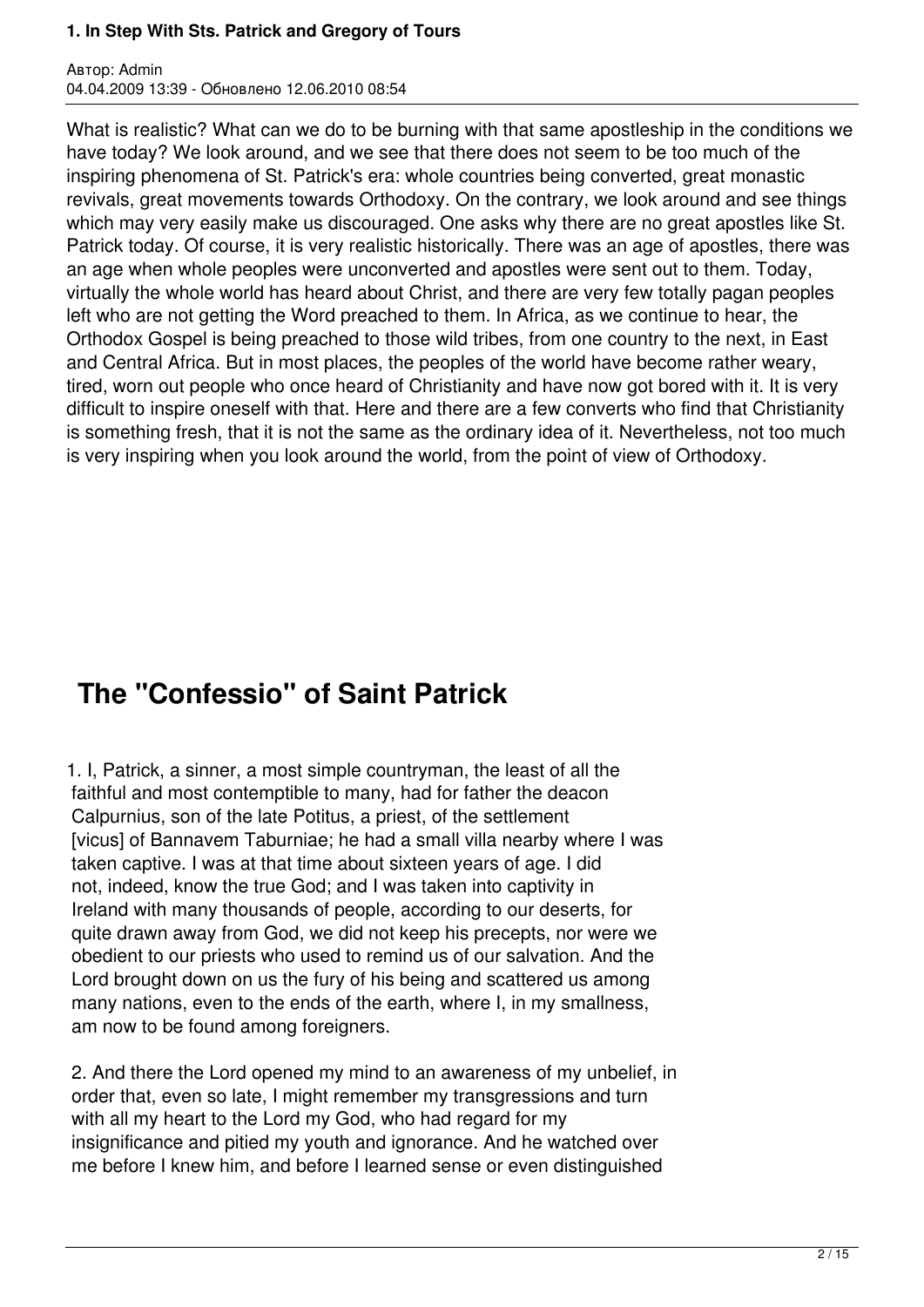Автор: Admin 04.04.2009 13:39 - Обновлено 12.06.2010 08:54

 between good and evil, and he protected me, and consoled me as a father would his son.

 3. Therefore, indeed, I cannot keep silent, nor would it be proper, so many favours and graces has the Lord deigned to bestow on me in the land of my captivity. For after chastisement from God, and recognizing him, our way to repay him is to exalt him and confess his wonders before every nation under heaven.

 4. For there is no other God, nor ever was before, nor shall be hereafter, but God the Father, unbegotten and without beginning, in whom all things began, whose are all things, as we have been taught; and his son Jesus Christ, who manifestly always existed with the Father, before the beginning of time in the spirit with the Father, indescribably begotten before all things, and all things visible and invisible were made by him. He was made man, conquered death and was received into Heaven, to the Father who gave him all power over every name in Heaven and on Earth and in Hell, so that every tongue should confess that Jesus Christ is Lord and God, in whom we believe. And we look to his imminent coming again, the judge of the living and the dead, who will render to each according to his deeds. And he poured out his Holy Spirit on us in abundance, the gift and pledge of immortality, which makes the believers and the obedient into sons of God and co-heirs of Christ who is revealed, and we worship one God in the Trinity of holy name.

 5. He himself said through the prophet: `Call upon me in the day of' trouble; I will deliver you, and you shall glorify me.' And again: `It is right to reveal and publish abroad the works of God.'

 6. I am imperfect in many things, nevertheless I want my brethren and kinsfolk to know my nature so that they may be able to perceive my soul's desire.

 7. I am not ignorant of what is said of my Lord in the Psalm: `You destroy those who speak a lie.' And again: `A lying mouth deals death to the soul.' And likewise the Lord says in the Gospel: `On the day of judgment men shall render account for every idle word they utter.'

 8. So it is that I should mightily fear, with terror and trembling, this judgment on the day when no one shall be able to steal away or hide, but each and all shall render account for even our smallest sins before the judgment seat of Christ the Lord.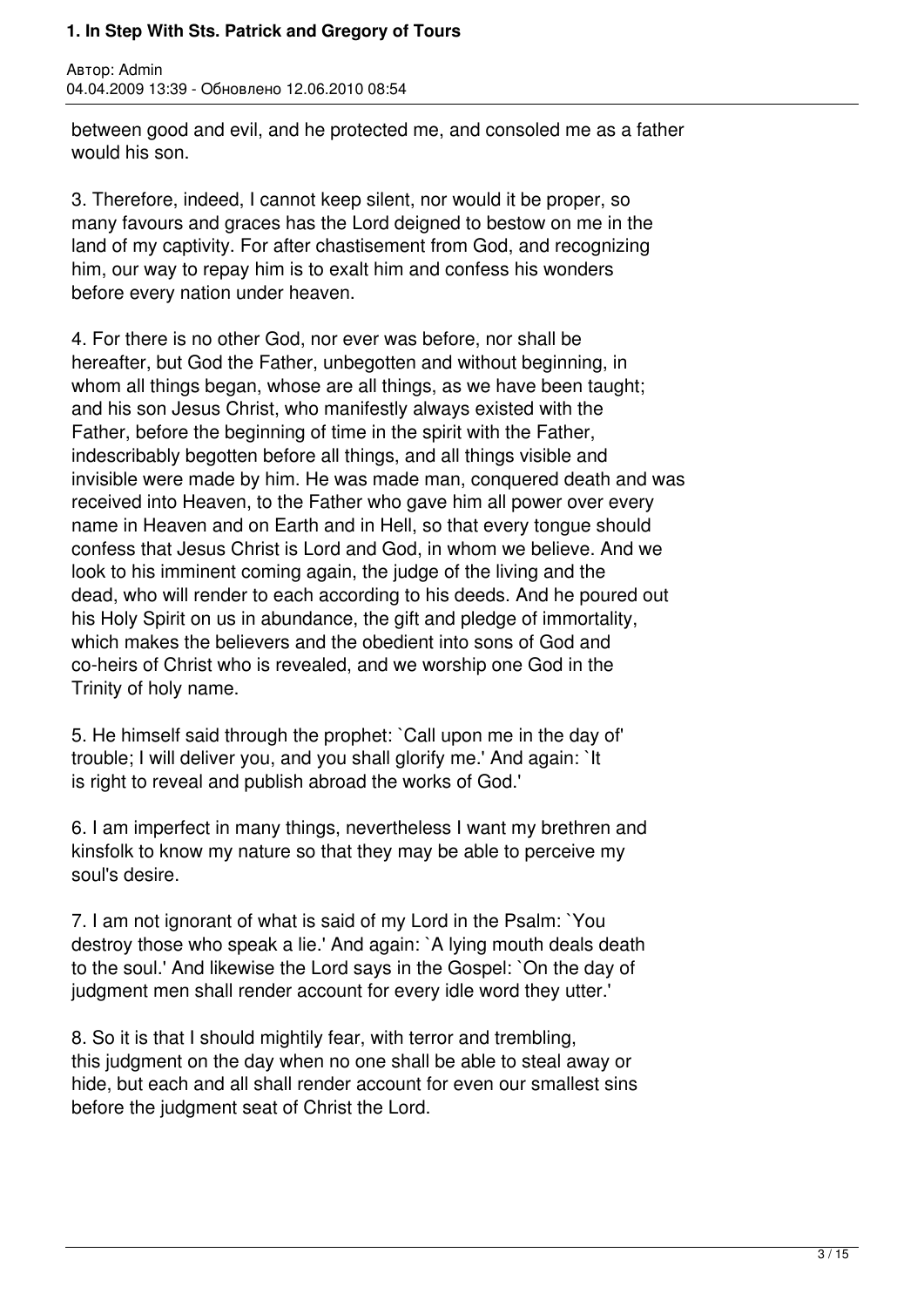Автор: Admin 04.04.2009 13:39 - Обновлено 12.06.2010 08:54

9. And therefore for some time I have thought of writing, but I have hesitated until now, for truly, I feared to expose myself to the criticism of men, because I have not studied like others, who have assimilated both Law and the Holy Scriptures equally and have never changed their idiom since their infancy, but instead were always learning it increasingly, to perfection, while my idiom and language have been translated into a foreign tongue. So it is easy to prove from a sample of my writing, my ability in rhetoric and the extent of my preparation and knowledge, for as it is said, `wisdom shall be recognized in speech, and in understanding, and in knowledge and in the learning of truth.'

 10. But why make excuses close to the truth, especially when now I am presuming to try to grasp in my old age what I did not gain in my youth because my sins prevented me from making what I had read my own? But who will believe me, even though I should say it again? A young man, almost a beardless boy, I was taken captive before I knew what I should desire and what I should shun. So, consequently, today I feel ashamed and I am mightily afraid to expose my ignorance, because, [not] eloquent, with a small vocabulary, I am unable to explain as the spirit is eager to do and as the soul and the mind indicate.

 11. But had it been given to me as to others, in gratitude I should not have kept silent, and if it should appear that I put myself before others, with my ignorance and my slower speech, in truth, it is written: `The tongue of the stammerers shall speak rapidly and distinctly.' How much harder must we try to attain it, we of whom it is said: `You are an epistle of Christ in greeting to the ends of the earth . . . written on your hearts, not with ink but with the Spirit of the living God.' And again, the Spirit witnessed that the rustic life was created by the Most High.

 12. I am, then, first of all, countryfied, an exile, evidently unlearned, one who is not able to see into the future, but I know for certain, that before I was humbled I was like a stone lying in deep mire, and he that is mighty came and in his mercy raised me up and, indeed, lifted me high up and placed me on top of the wall. And from there I ought to shout out in gratitude to the Lord for his great favours in this world and for ever, that the mind of man cannot measure.

 13. Therefore be amazed, you great and small who fear God, and you men of God, eloquent speakers, listen and contemplate. Who was it summoned me, a fool, from the midst of those who appear wise and learned in the law and powerful in rhetoric and in all things? Me, truly wretched in this world, he inspired before others that I could be--if I would--such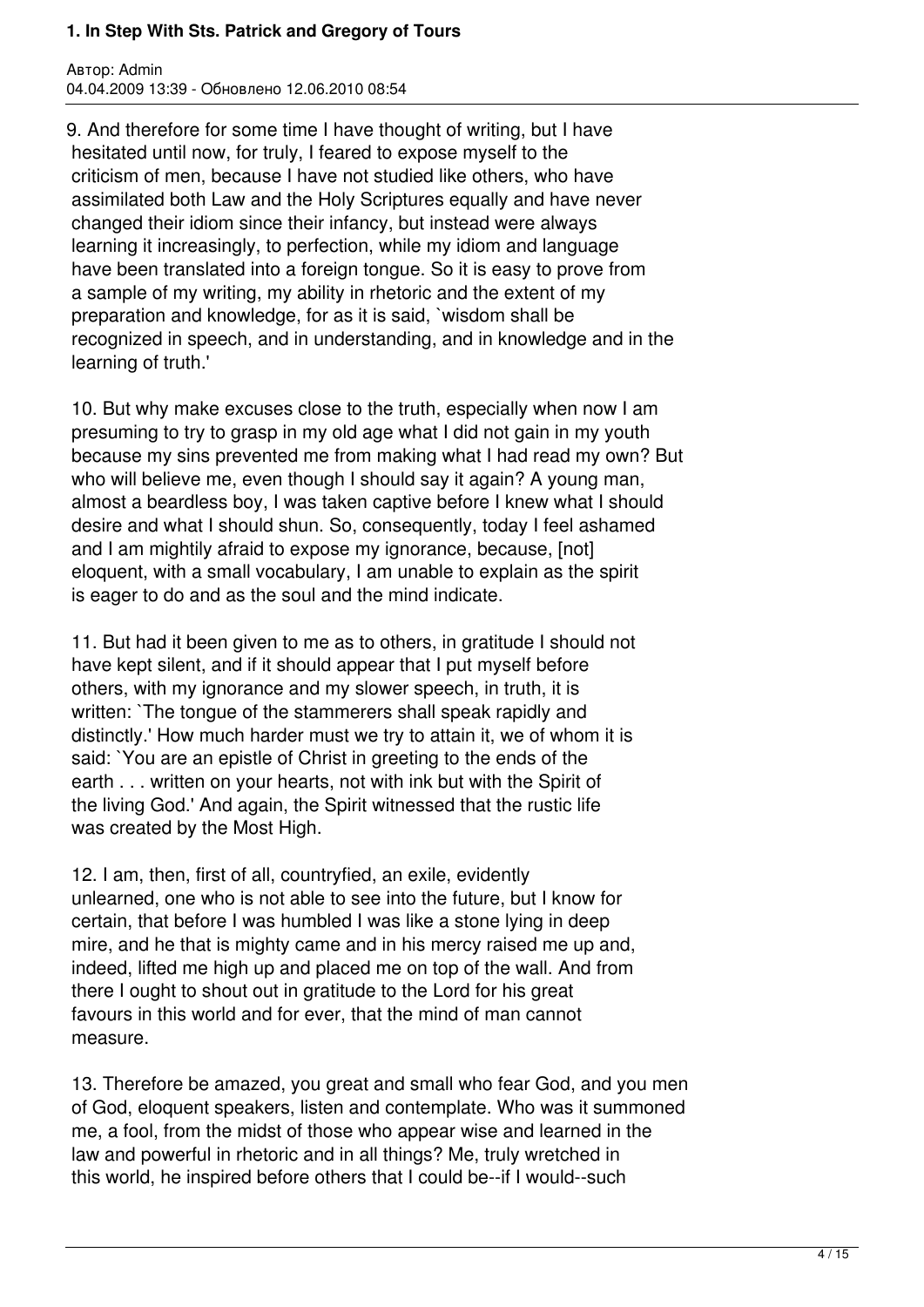Автор: Admin 04.04.2009 13:39 - Обновлено 12.06.2010 08:54

 a one who, with fear and reverence, and faithfully, without complaint, would come to the people to whom the love of Christ brought me and gave me in my lifetime, if I should be worthy, to serve them truly and with humility.

 14. According, therefore, to the measure of one's faith in the Trinity, one should proceed without holding back from danger to make known the gift of God and everlasting consolation, to spread God's name everywhere with confidence and without fear, in order to leave behind, after my death, foundations for my brethren and sons whom I baptized in the Lord in so many thousands.

 15. And I was not worthy, nor was I such that the Lord should grant his humble servant this, that after hardships and such great trials, after captivity, after many years, he should give me so much favour in these people, a thing which in the time of my youth I neither hoped for nor imagined.

16. But after I reached Ireland I used to pasture the flock each day and I used to pray many times a day. More and more did the love of God, and my fear of him and faith increase, and my spirit was moved so that in a day [I said] from one up to a hundred prayers, and in the night a like number; besides I used to stay out in the forests and on the mountain and I would wake up before daylight to pray in the snow, in icy coldness, in rain, and I used to feel neither ill nor any slothfulness, because, as I now see, the Spirit was burning in me at that time.

 17. And it was there of course that one night in my sleep I heard a voice saying to me: `You do well to fast: soon you will depart for your home country.' And again, a very short time later, there was a voice prophesying: `Behold, your ship is ready.' And it was not close by, but, as it happened, two hundred miles away, where I had never been nor knew any person. And shortly thereafter I turned about and fled from the man with whom I had been for six years, and I came, by the power of God who directed my route to advantage (and I was afraid of nothing), until I reached that ship.

 18. And on the same day that I arrived, the ship was setting out from the place, and I said that I had the wherewithal to sail with them; and the steersman was displeased and replied in anger, sharply: `By no means attempt to go with us.' Hearing this I left them to go to the hut where I was staying, and on the way I began to pray, and before the prayer was finished I heard one of them shouting loudly after me: `Come quickly because the men are calling you.' And immediately I went back to them and they started to say to me: `Come, because we are admitting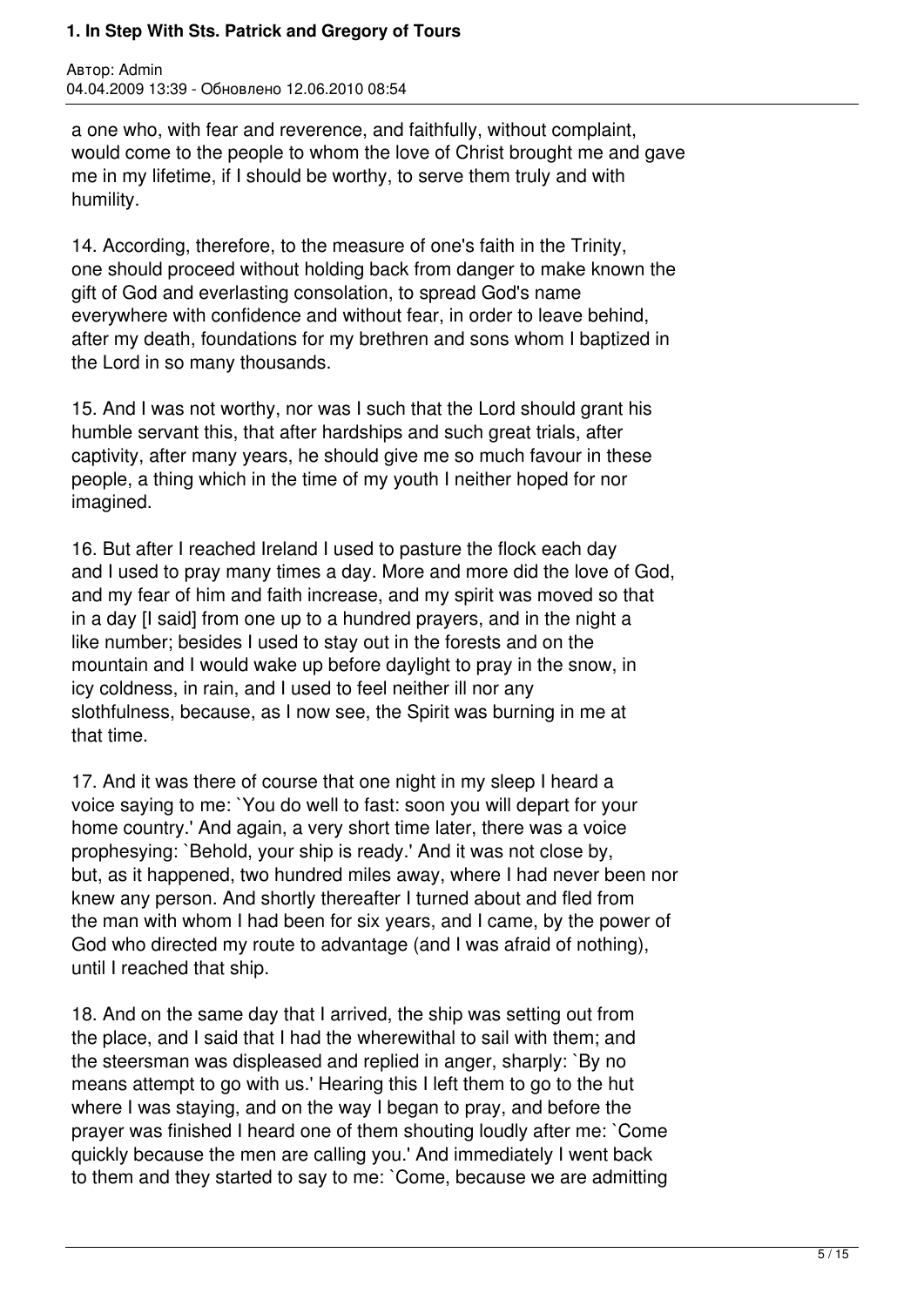Автор: Admin 04.04.2009 13:39 - Обновлено 12.06.2010 08:54

 you out of good faith; make friendship with us in any way you wish.' (And so, on that day, I refused to suck the breasts of these men from fear of God, but nevertheless I had hopes that they would come to faith in Jesus Christ, because they were barbarians.) And for this I continued with them, and forthwith we put to sea.

 19. And after three days we reached land, and for twenty-eight days journeyed through uninhabited country, and the food ran out and hunger overtook them; and one day the steersman began saying: `Why is it, Christian? You say your God is great and all-powerful; then why can you not pray for us? For we may perish of hunger; it is unlikely indeed that we shall ever see another human being.' In fact, I said to them, confidently: `Be converted by faith with all your heart to my Lord God, because nothing is impossible for him, so that today he will send food for you on your road, until you be sated, because everywhere he abounds.' And with God's help this came to pass; and behold, a herd of swine appeared on the road before our eyes, and they slew many of them, and remained there for two nights, and the men were full of their meat and well restored, for many of them had fainted and would otherwise have been left half dead by the wayside. And after this they gave the utmost thanks to God, and I was esteemed in their eyes, and from that day they had food abundantly. They discovered wild honey, besides, and they offered a share to me, and one of them said: `It is a sacrifice.' Thanks be to God, I tasted none of it.

 20. The very same night while I was sleeping Satan attacked me violently, as I will remember as long as I shall be in this body; and there fell on top of me as it were, a huge rock, and not one of my members had any force. But from whence did it come to me, ignorant in the spirit, to call upon `Helias'? And meanwhile I saw the sun rising in the sky, and while I was crying out `Helias, Helias' with all my might, lo, the brilliance of that sun fell upon me and immediately shook me free of all the weight; and I believe that I was aided by Christ my Lord, and that his Spirit then was crying out for me, and I hope that it will be so in the day of my affliction, just as it says in the Gospel: `In that hour', the Lord declares, `it is not you who speaks but the Spirit of your Father speaking in you.'

 21. And a second time, after many years, I was taken captive. On the first night I accordingly remained with my captors, but I heard a divine prophecy, saying to me: `You shall be with them for two months.' So it happened. On the sixtieth night the Lord delivered me from their hands.

 22. On the journey he provided us with food and fire and dry weather every day, until on the tenth day we came upon people. As I mentioned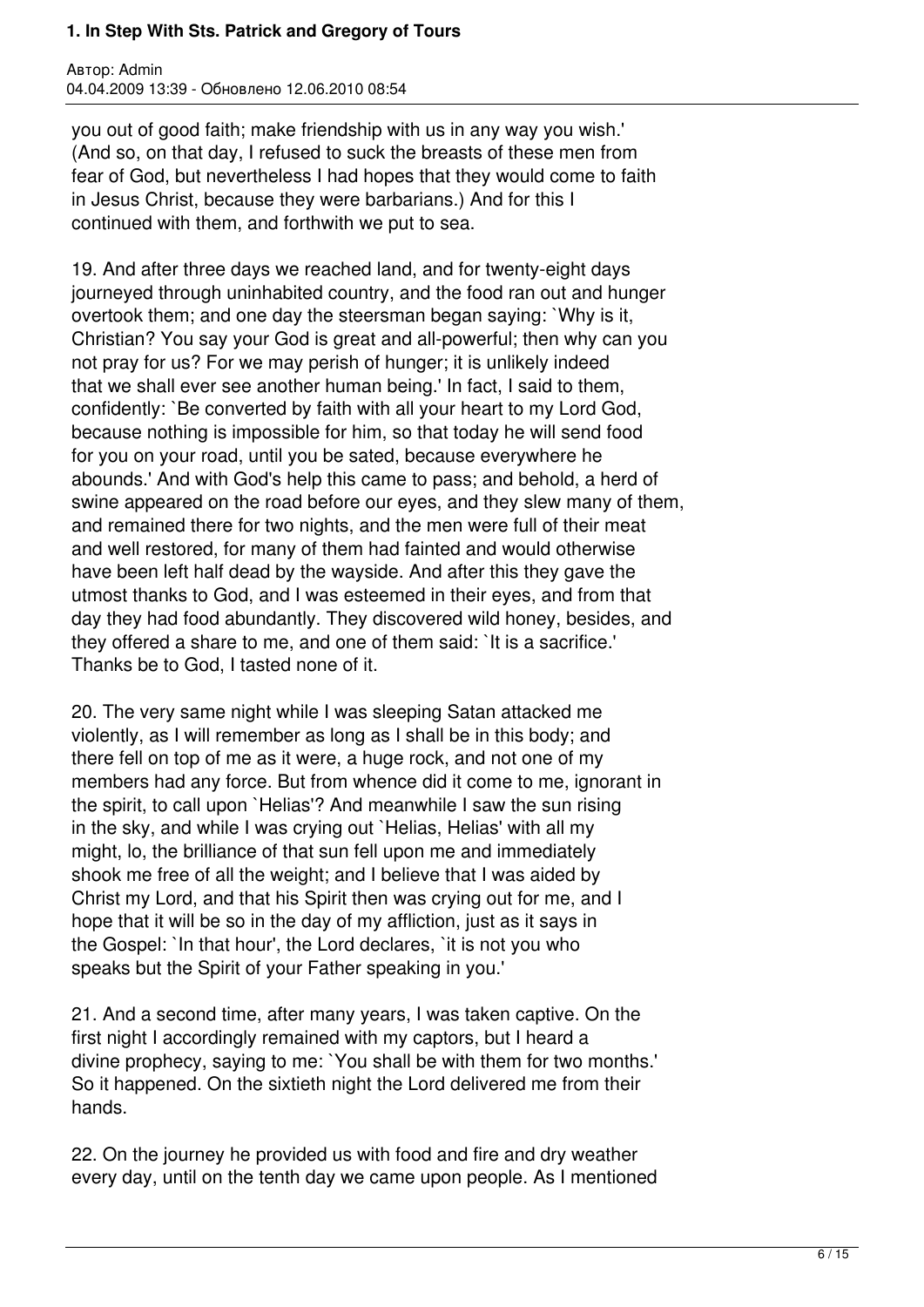Автор: Admin 04.04.2009 13:39 - Обновлено 12.06.2010 08:54

 above, we had journeyed through an unpopulated country for twenty-eight days, and in fact the night that we came upon people we had no food.

 23. And after a few years I was again in Britain with my parents [kinsfolk], and they welcomed me as a son, and asked me, in faith, that after the great tribulations I had endured I should not go anywhere else away from them. And, of course, there, in a vision of the night, I saw a man whose name was Victoricus coming as if from Ireland with innumerable letters, and he gave me one of them, and I read the beginning of the letter: `The Voice of the Irish'; and as I was reading the beginning of the letter I seemed at that moment to hear the voice of those who were beside the forest of Foclut which is near the western sea, and they were crying as if with one voice: `We beg you, holy youth, that you shall come and shall walk again among us.' And I was stung intensely in my heart so that I could read no more, and thus I awoke. Thanks be to God, because after so many years the Lord bestowed on them according to their cry.

 24. And another night--God knows, I do not, whether within me or beside me-- . . . most words + . . . + which I heard and could not understand, except at the end of the speech it was represented thus: `He who gave his life for you, he it is who speaks within you.' And thus I awoke, joyful.

 25. And on a second occasion I saw Him praying within me, and I was as it were, inside my own body , and I heard Him above me--that is, above my inner self. He was praying powerfully with sighs. And in the course of this I was astonished and wondering, and I pondered who it could be who was praying within me. But at the end of the prayer it was revealed to me that it was the Spirit. And so I awoke and remembered the Apostle's words: `Likewise the Spirit helps us in our weakness; for we know not how to pray as we ought. But the Spirit Himself intercedes for us with sighs too deep for utterance.' And again: 'The Lord our advocate intercedes for us.'

 26. And then I was attacked by a goodly number of my elders, who [brought up] my sins against my arduous episcopate. That day in particular I was mightily upset, and might have fallen here and for ever; but the Lord generously spared me, a convert, and an alien, for his name's sake, and he came powerfully to my assistance in that state of being trampled down. I pray God that it shall not be held against them as a sin that I fell truly into disgrace and scandal.

27. They brought up against me after thirty years an occurrence I had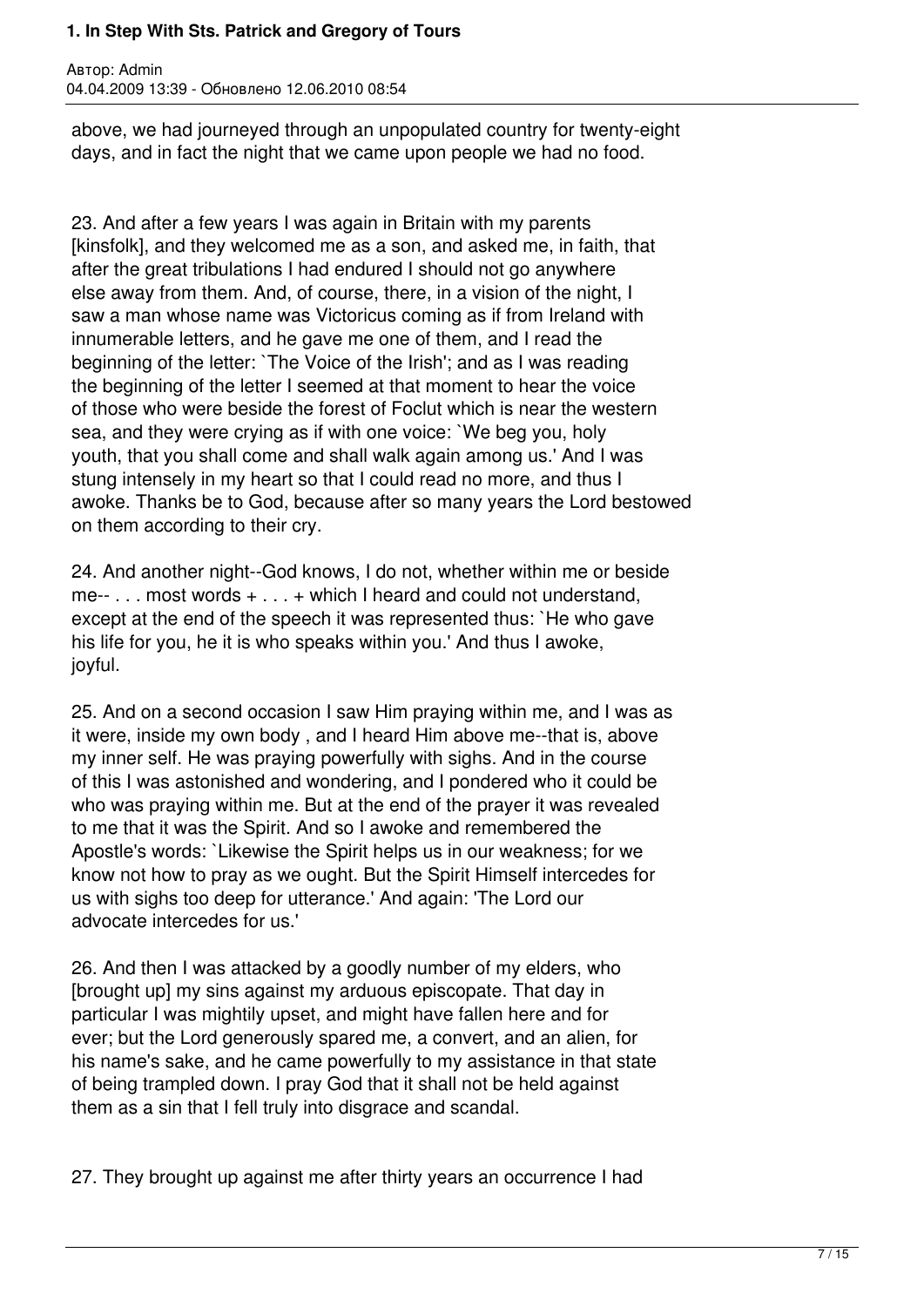Автор: Admin 04.04.2009 13:39 - Обновлено 12.06.2010 08:54

 confessed before becoming a deacon. On account of the anxiety in my sorrowful mind, I laid before my close friend what I had perpetrated on a day--nay, rather in one hour--in my boyhood because I was not yet proof against sin. God knows--I do not--whether I was fifteen years old at the time, and I did not then believe in the living God, nor had I believed, since my infancy; but I remained in death and unbelief until I was severely rebuked, and in truth I was humbled every day by hunger and nakedness.

 28. On the other hand, I did not proceed to Ireland of my own accord until I was almost giving up, but through this I was corrected by the Lord, and he prepared me so that today I should be what was once far from me, in order that I should have the care of--or rather, I should be concerned for--the salvation of others, when at that time, still, I was only concerned for myself.

 29. Therefore, on that day when I was rebuked, as I have just mentioned, I saw in a vision of the night a document before my face, without honour, and meanwhile I heard a divine prophecy, saying to me: `We have seen with displeasure the face of the chosen one divested of [his good] name.' And he did not say `You have seen with displeasure', but `We have seen with displeasure' (as if He included Himself) . He said then: `He who touches you, touches the apple of my eye.'

 30. For that reason, I give thanks to him who strengthened me in all things, so that I should not be hindered in my setting out and also in my work which I was taught by Christ my Lord; but more, from that state of affairs I felt, within me, no little courage, and vindicated my faith before God and man.

 31. Hence, therefore, I say boldly that my conscience is clear now and hereafter. God is my witness that I have not lied in these words to you.

 32. But rather, I am grieved for my very close friend, that because of him we deserved to hear such a prophecy. The one to whom I entrusted my soul! And I found out from a goodly number of brethren, before the case was made in my defence (in which I did not take part, nor was I in Britain, nor was it pleaded by me), that in my absence he would fight in my behalf. Besides, he told me himself: `See, the rank of bishop goes to you'--of which I was not worthy. But how did it come to him, shortly afterwards, to disgrace me publicly, in the presence of all, good and bad, because previously, gladly and of his own free will, he pardoned me, as did the Lord, who is greater than all?

33. I have said enough. But all the same, I ought not to conceal God's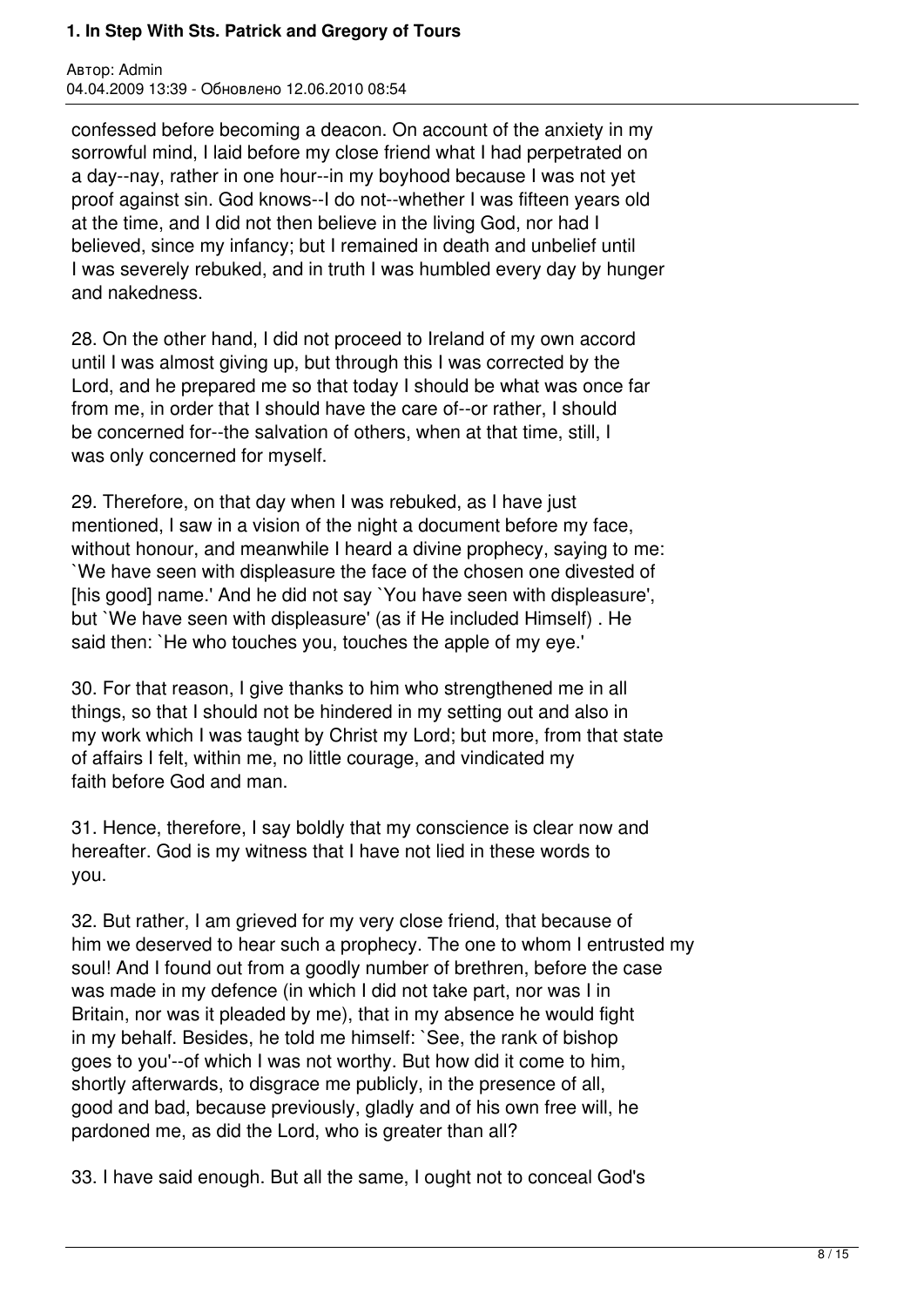Автор: Admin 04.04.2009 13:39 - Обновлено 12.06.2010 08:54

 gift which he lavished on us in the land of my captivity, for then I sought him resolutely, and I found him there, and he preserved me from all evils (as I believe) through the in-dwelling of his Spirit, which works in me to this day. Again, boldly, but God knows, if this had been made known to me by man, I might, perhaps, have kept silent for the love of Christ.

 34. Thus I give untiring thanks to God who kept me faithful in the day of my temptation, so that today I may confidently offer my soul as a living sacrifice for Christ my Lord; who am I, Lord? or, rather, what is my calling? that you appeared to me in so great a divine quality, so that today among the barbarians I might constantly exalt and magnify your name in whatever place I should be, and not only in good fortune, but even in affliction? So that whatever befalls me, be it good or bad, I should accept it equally, and give thanks always to God who revealed to me that I might trust in him, implicitly and forever, and who will encourage me so that, ignorant, and in the last days, I may dare to undertake so devout and so wonderful a work; so that I might imitate one of those whom, once, long ago, the Lord already pre-ordained to be heralds of his Gospel to witness to all peoples to the ends of the earth. So are we seeing, and so it is fulfilled; behold, we are witnesses because the Gospel has been preached as far as the places beyond which no man lives.

 35. But it is tedious to describe in detail all my labours one by one. I will tell briefly how most holy God frequently delivered me, from slavery, and from the twelve trials with which my soul was threatened, from man traps as well, and from things I am not able to put into words. I would not cause offence to readers, but I have God as witness who knew all things even before they happened, that, though I was a poor, ignorant waif, still he gave me abundant warnings through divine prophecy.

 36. Whence came to me this wisdom which was not my own, I who neither knew the number of days nor had knowledge of God? Whence came the so great and so healthful gift of knowing or rather loving God, though I should lose homeland and family?

 37. And many gifts were offered to me with weeping and tears, and I offended them [the donors], and also went against the wishes of a good number of my elders; but guided by God, I neither agreed with them nor deferred to them, not by my own grace but by God who is victorious in me and withstands them all, so that I might come to the Irish people to preach the Gospel and endure insults from unbelievers; that I might hear scandal of my travels, and endure many persecutions to the extent of prison; and so that I might give up my free birthright for the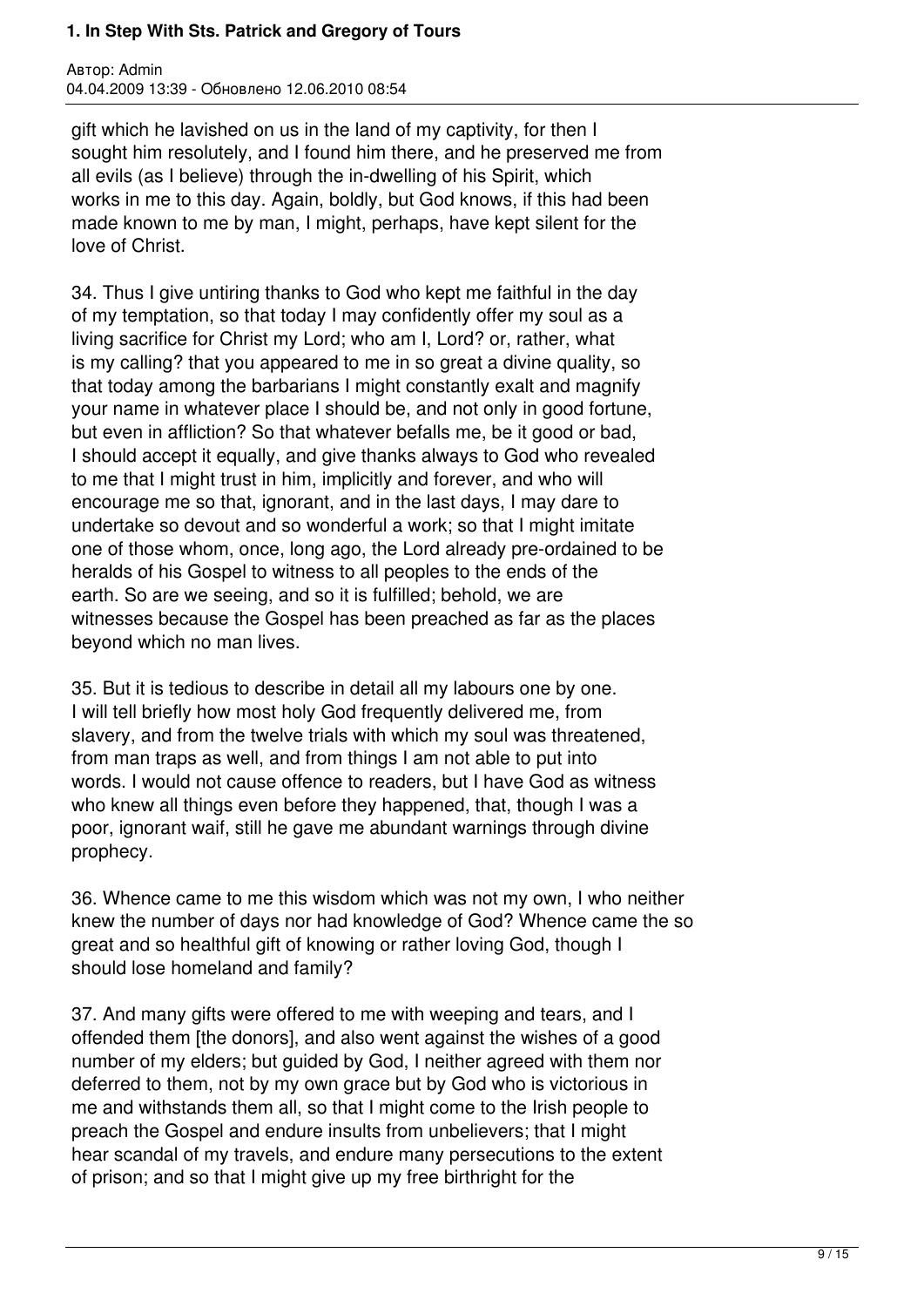Автор: Admin 04.04.2009 13:39 - Обновлено 12.06.2010 08:54

 advantage of others, and if I should be worthy, I am ready [to give] even my life without hesitation; and most willingly for His name. And I choose to devote it to him even unto death, if God grant it to me.

 38. I am greatly God's debtor, because he granted me so much grace, that through me many people would be reborn in God, and soon a after confirmed, and that clergy would be ordained everywhere for them, the masses lately come to belief, whom the Lord drew from the ends of the earth, just as he once promised through his prophets: `To you shall the nations come from the ends of the earth, and shall say, "Our fathers have inherited naught but lies, worthless things in which there is no profit."' And again: `I have set you to be a light for the Gentiles that you may bring salvation to the uttermost ends of the earth.'

 39. And I wish to wait then for his promise which is never unfulfilled, just as it is promised in the Gospel: `Many shall come from east and west and shall sit at table with Abraham and Isaac and Jacob.' Just as we believe that believers will come from all the world,

 40. So for that reason one should, in fact, fish well and diligently, just as the Lord foretells and teaches, saying, `Follow me, and I will make you fishers of men,' and, again, through the prophets: `"Behold, I am sending forth many fishers and hunters," says the Lord,' et cetera. So it behoved us to spread our nets, that a vast multitude and throng might be caught for God, and so there might be clergy everywhere who baptized and exhorted a needy and desirous people. Just as the Lord says in the Gospel, admonishing and instructing: `Go therefore and make disciples of all nations, baptizing them in the name of the Father and of the Son and of the Holy Spirit, teaching them to observe all that I have commanded you; and lo, I am with you always to the end of time.' And again he says: `Go forth into the world and preach the Gospel to all creation. He who believes and is baptized shall be saved; but he who does not believe shall be condemned.' And again: `This Gospel of the Kingdom shall be preached throughout the whole world as a witness to all nations; and then the end of the world shall come.' And likewise the Lord foretells through the prophet: `And it shall come to pass in the last days (sayeth the Lord) that I will pour out my spirit upon all flesh, and your sons and daughters shall prophesy, and your young men shall see visions and your old men shall dream dreams; yea, and on my menservants and my maidservants in those days I will pour out my Spirit and they shall prophesy.' And in Hosea he says: `Those who are not my people I will call my people, and those not beloved I will call my beloved, and in the very place where it was said to them, "You are not my people," they will be called 'Sons of the living God."'

41. So, how is it that in Ireland, where they never had any knowledge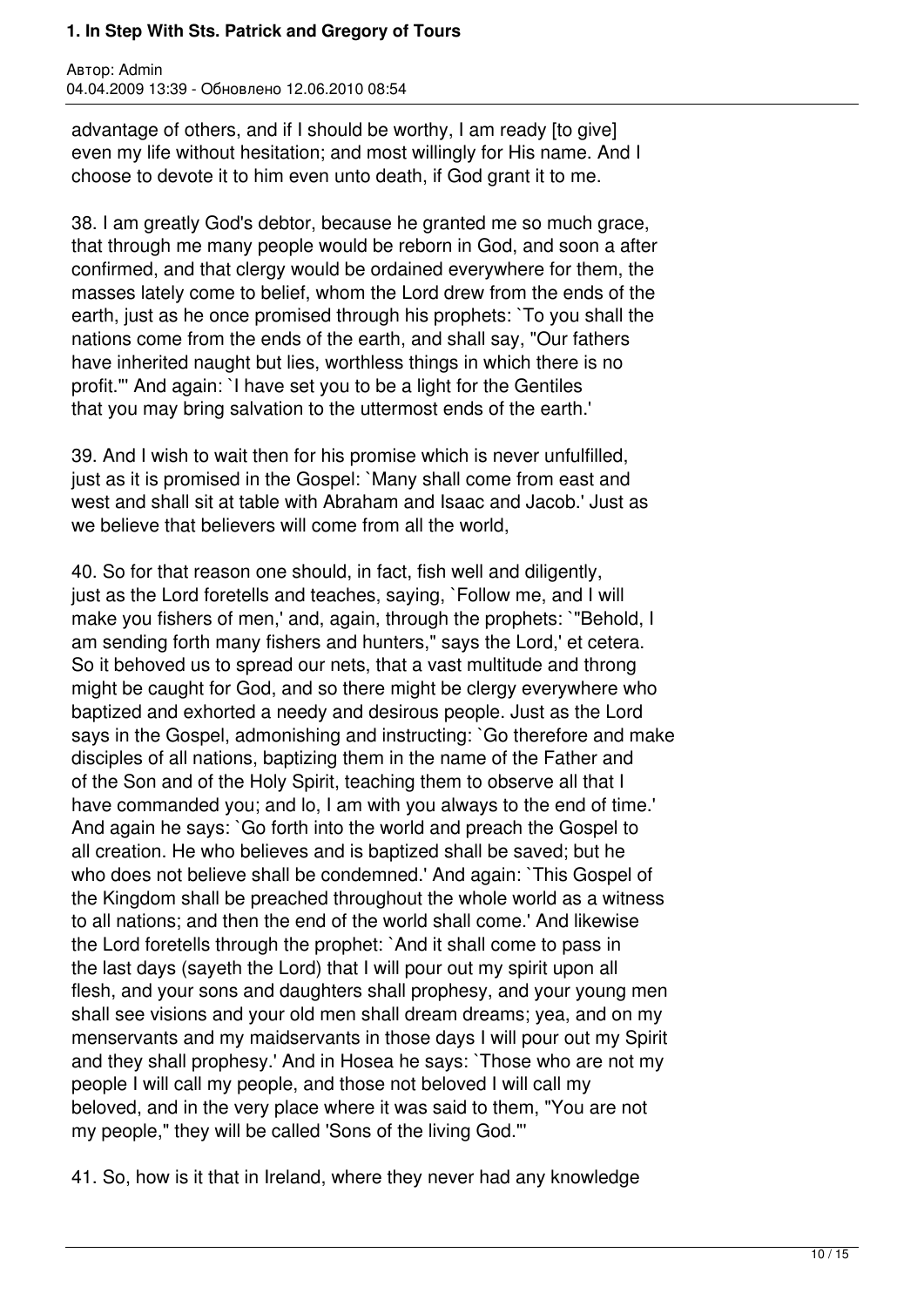Автор: Admin 04.04.2009 13:39 - Обновлено 12.06.2010 08:54

 of God but, always, until now, cherished idols and unclean things, they are lately become a people of the Lord, and are called children of God; the sons of the Irish [Scotti] and the daughters of the chieftains are to be seen as monks and virgins of Christ.

 42. And there was, besides, a most beautiful, blessed, native-born noble Irish [Scotta] woman of adult age whom I baptized; and a few days later she had reason to come to us to intimate that she had received a prophecy from a divine messenger [who] advised her that she should become a virgin of Christ and she would draw nearer to God. Thanks be to God, six days from then, opportunely and most eagerly, she took the course that all virgins of God take, not with their fathers' consent but enduring the persecutions and deceitful hindrances of their parents. Notwithstanding that, their number increases, (we do not know the number of them that are so reborn) besides the widows, and those who practise self-denial. Those who are kept in slavery suffer the most. They endure terrors and constant threats, but the Lord has given grace to many of his handmaidens, for even though they are forbidden to do so, still they resolutely follow his example.

 43. So it is that even if I should wish to separate from them in order to go to Britain, and most willingly was I prepared to go to my homeland and kinsfolk--and not only there, but as far as Gaul to visit the brethren there, so that I might see the faces of the holy ones of my Lord, God knows how strongly I desired this--I am bound by the Spirit, who witnessed to me that if I did so he would mark me out as guilty, and I fear to waste the labour that I began, and not I, but Christ the Lord, who commanded me to come to be with them for the rest of my life, if the Lord shall will it and shield me from every evil, so that I may not sin before him.

 44. So I hope that I did as I ought, but I do not trust myself as long as I am in this mortal body, for he is strong who strives daily to turn me away from the faith and true holiness to which I aspire until the end of my life for Christ my Lord, but the hostile flesh is always dragging one down to death, that is, to unlawful attractions. And I know in part why I did not lead a perfect life like other believers, but I confess to my Lord and do not blush in his sight, because I am not lying; from the time when I came to know him in my youth, the love of God and fear of him increased in me, and right up until now, by God's favour, I have kept the faith.

 45. What is more, let anyone laugh and taunt if he so wishes. I am not keeping silent, nor am I hiding the signs and wonders that were shown to me by the Lord many years before they happened, [he] who knew everything, even before the beginning of time.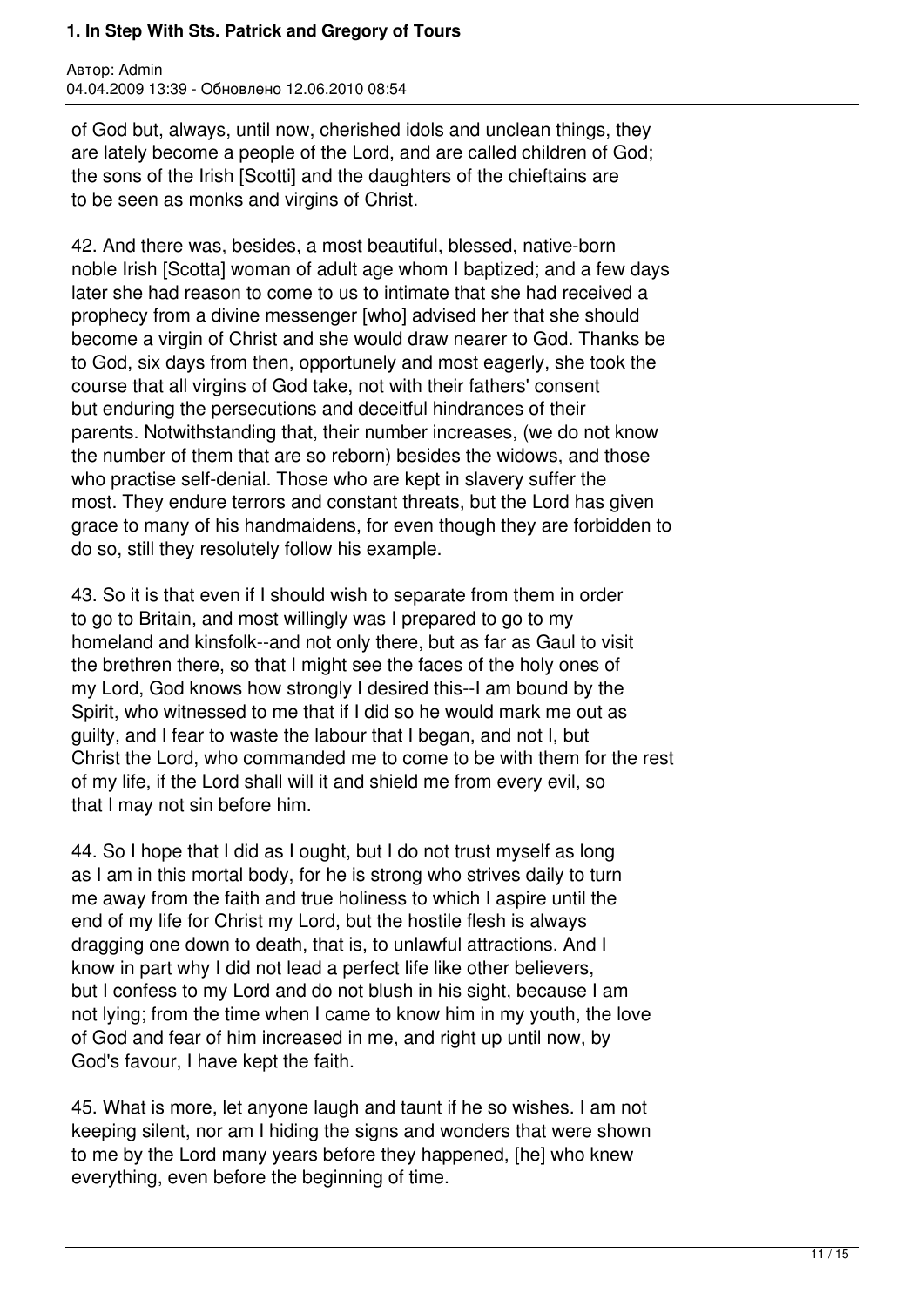Автор: Admin 04.04.2009 13:39 - Обновлено 12.06.2010 08:54

 46. Thus, I should give thanks unceasingly to God, who frequently forgave my folly and my negligence, in more than one instance so as not to be violently angry with me, who am placed as his helper, and I did not easily assent to what had been revealed to me, as the Spirit was urging; and the Lord took pity on me thousands upon thousands of times, because he saw within me that I was prepared, but that I was ignorant of what to do in view of my situation; because many were trying to prevent this mission. They were talking among themselves behind my back, and saying: `Why is this fellow throwing himself into danger among enemies who know not God?' Not from malice, but having no liking for it; likewise, as I myself can testify, they perceived my rusticity. And I was not quick to recognize the grace that was then in me; I now know that I should have done so earlier.

 47. Now I have put it frankly to my brethren and co-workers, who have believed me because of what I have foretold and still foretell to strengthen and reinforce your faith. I wish only that you, too, would make greater and better efforts. This will be my pride, for `a wise son makes a proud father'.

 48. You know, as God does, how I went about among you from my youth in the faith of truth and in sincerity of heart. As well as to the heathen among whom I live, I have shown them trust and always show them trust. God knows I did not cheat any one of them, nor consider it, for the sake of God and his Church, lest I arouse them and [bring about] persecution for them and for all of us, and lest the Lord's name be blasphemed because of me, for it is written: `Woe to the men through whom the name of the Lord is blasphemed.'

 49. For even though I am ignorant in all things, nevertheless I attempted to safeguard some and myself also. And I gave back again to my Christian brethren and the virgins of Christ and the holy women the small unasked for gifts that they used to give me or some of their ornaments which they used to throw on the altar. And they would be offended with me because I did this. But in the hope of eternity, I safeguarded myself carefully in all things, so that they might not cheat me of my office of service on any pretext of dishonesty, and so that I should not in the smallest way provide any occasion for defamation or disparagement on the part of unbelievers.

 50. What is more, when I baptized so many thousands of people, did I hope for even half a jot from any of them? Ilf sol Tell me, and I will give it back to you. And when the Lord ordained clergy everywhere by my humble means, and I freely conferred office on them, if I asked any of them anywhere even for the price of one shoe, say so to my face and I will give it back.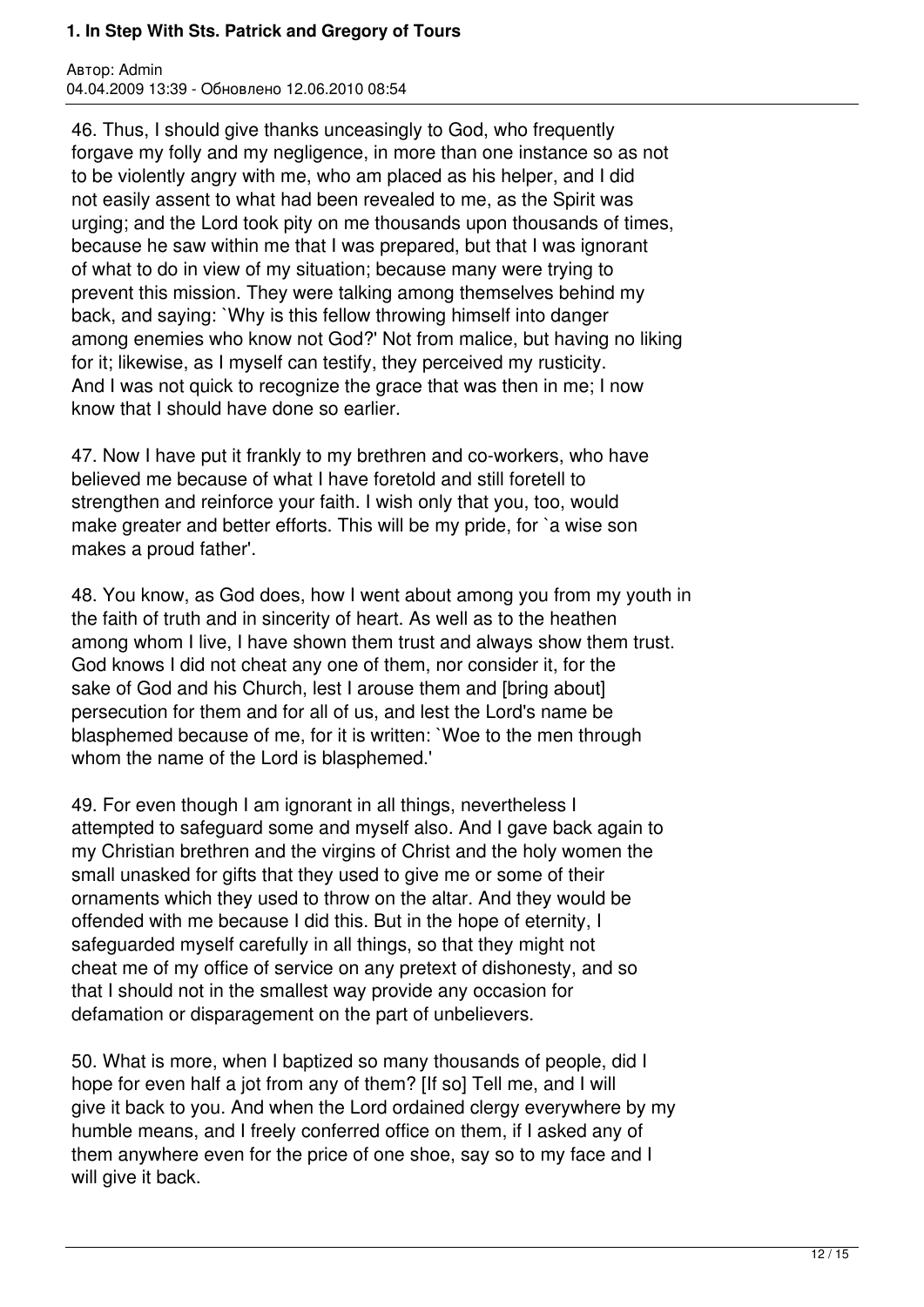Автор: Admin 04.04.2009 13:39 - Обновлено 12.06.2010 08:54

 51. More, I spent for you so that they would receive me. And I went about among you, and everywhere for your sake, in danger, and as far as the outermost regions beyond which no one lived, and where no one had ever penetrated before, to baptize or to ordain clergy or to confirm people. Conscientiously and gladly I did all this work by God's gift for your salvation.

 52. From time to time I gave rewards to the kings, as well as making payments to their sons who travel with me; notwithstanding which, they seized me with my companions, and that day most avidly desired to kill me. But my time had not yet come. They plundered everything they found on us anyway, and fettered me in irons; and on the fourteenth day the Lord freed me from their power, and whatever they had of ours was given back to us for the sake of God on account of the indispensable friends whom we had made before.

 53. Also you know from experience how much I was paying to those who were administering justice in all the regions, which I visited often. I estimate truly that I distributed to them not less than the price of fifteen men, in order that you should enjoy my company and I enjoy yours, always, in God. I do not regret this nor do I regard it as enough. I am paying out still and I shall pay out more. The Lord has the power to grant me that I may soon spend my own self, for your souls.

 54. Behold, I call on God as my witness upon my soul that I am not lying; nor would I write to you for it to be an occasion for flattery or selfishness, nor hoping for honour from any one of you. Sufficient is the honour which is not yet seen, but in which the heart has confidence. He who made the promise is faithful; he never lies.

 55. But I see that even here and now, I have been exalted beyond measure by the Lord, and I was not worthy that he should grant me this, while I know most certainly that poverty and failure suit me better than wealth and delight (but Christ the Lord was poor for our sakes; I certainly am wretched and unfortunate; even if I wanted wealth I have no resources, nor is it my own estimation of myself, for daily I expect to be murdered or betrayed or reduced to slavery if the occasion arises. But I fear nothing, because of the promises of Heaven; for I have cast myself into the hands of Almighty God, who reigns everywhere. As the prophet says: `Cast your burden on the Lord and he will sustain you.'

 56. Behold now I commend my soul to God who is most faithful and for whom I perform my mission in obscurity, but he is no respecter of persons and he chose me for this service that I might be one of the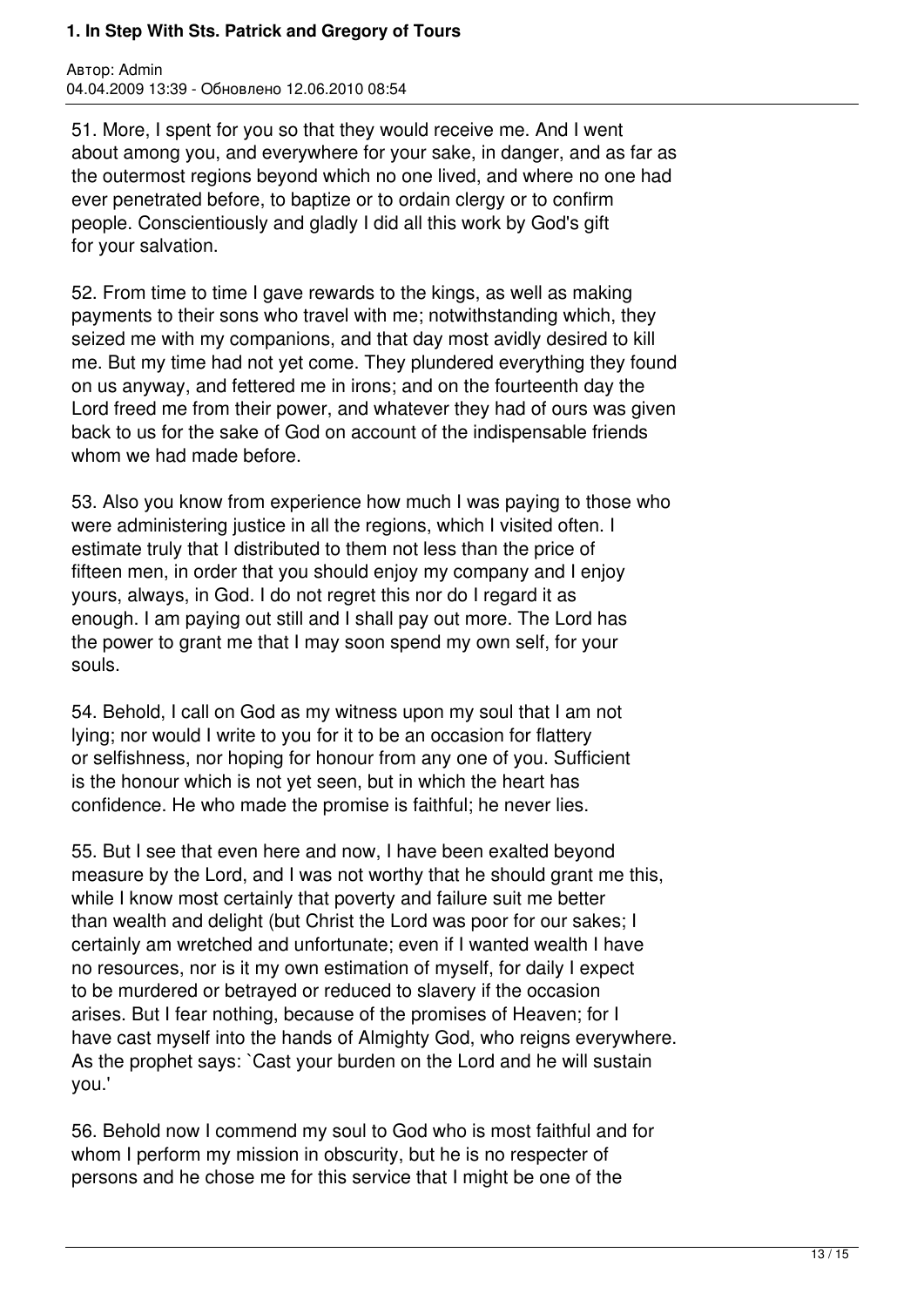Автор: Admin 04.04.2009 13:39 - Обновлено 12.06.2010 08:54

least of his ministers.

 57. For which reason I should make return for all that he returns me. But what should I say, or what should I promise to my Lord, for I. alone, can do nothing unless he himself vouchsafe it to me. But let him search my heart and [my] nature, for I crave enough for it, even too much, and I am ready for him to grant me that I drink of his chalice, as he has granted to others who love him.

 58. Therefore may it never befall me to be separated by my God from his people whom he has won in this most remote land. I pray God that he gives me perseverance, and that he will deign that I should be a faithful witness for his sake right up to the time of my passing.

 59. And if at any time I managed anything of good for the sake of my God whom I love, I beg of him that he grant it to me to shed my blood for his name with proselytes and captives, even should I be left unburied, or even were my wretched body to be torn limb from limb by dogs or savage beasts, or were it to be devoured by the birds of the air, I think, most surely, were this to have happened to me, I had saved both my soul and my body. For beyond any doubt on that day we shall rise again in the brightness of the sun, that is, in the glory of Christ Jesus our Redeemer, as children of the living God and co-heirs of Christ, made in his image; for we shall reign through him and for him and in him.

 60. For the sun we see rises each day for us at [his] command, but it will never reign, neither will its splendour last, but all who worship it will come wretchedly to punishment. We, on the other hand, shall not die, who believe in and worship the true sun, Christ, who will never die, no more shall he die who has done Christ's will, but will abide for ever just as Christ abides for ever, who reigns with God the Father Almighty and with the Holy Spirit before the beginning of time and now and for ever and ever. Amen.

 61. Behold over and over again I would briefly set out the words of my confession. I testify in truthfulness and gladness of heart before God and his holy angels that I never had any reason, except the Gospel and his promises, ever to have returned to that nation from which I had previously escaped with difficulty.

 62. But I entreat those who believe in and fear God, whoever deigns to examine or receive this document composed by the obviously unlearned sinner Patrick in Ireland, that nobody shall ever ascribe to my ignorance any trivial thing that I achieved or may have expounded that